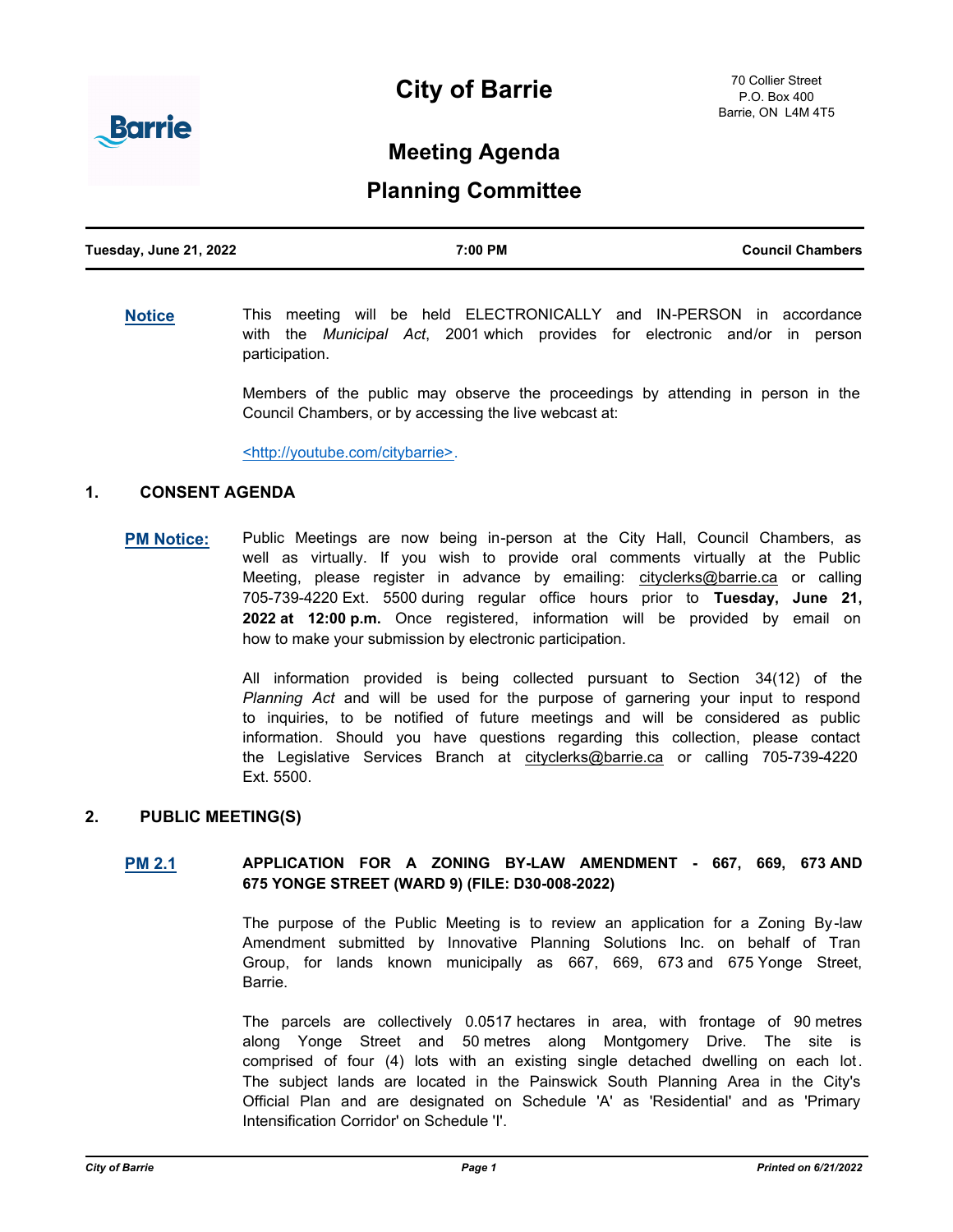The proposed Zoning By-law Amendment seeks to amend the zoning on the subject lands from 'Residential Single Detached Dwelling First Density' (R1) to 'Mixed Use Corridor with Special Provisions' (MU2)(SP-XXX) to permit the development of an 8 storey mixed use residential building with ground level commercial uses.

The proposed site-specific zoning standards include:

| <b>Standards/Provisions</b><br>(MU2 Zone}                     | <b>Required</b>                                                                       | <b>Proposed</b>                   |
|---------------------------------------------------------------|---------------------------------------------------------------------------------------|-----------------------------------|
| Maximum Side Yard Setback                                     | 3 metres                                                                              | Increased to 7.5 metres           |
| Minimum Side Yard Setback<br>to a Daylight Triangle           | 3 metres                                                                              | Reduced to 0.6 metres             |
| Rear Facade Step-back                                         | 45 degree angular<br>plane above 7.5<br>metres using<br>minimum 3 metre<br>step-backs | 3 metre step-backs<br>not applied |
| Minimum Coverage for<br>Commercial Uses                       | 50% of the gross<br>floor area of the<br>ground level                                 | Reduced to 46.7%                  |
| Minimum Setback to an<br><b>Underground Parking</b><br>Garage | 3 metres to<br>daylight triangle                                                      | Reduced to 0.6 metres             |

Presentation by a representative(s) of Innovative Planning Solutions Inc.

| Presentation<br>Department. | bv                                                                                                                                             | Madeline | Kowalchuk, | Planner. | Development | Services |
|-----------------------------|------------------------------------------------------------------------------------------------------------------------------------------------|----------|------------|----------|-------------|----------|
| <b>Attachments:</b>         | Public Notice 667-675 Yonge Street                                                                                                             |          |            |          |             |          |
|                             | <b>PM Presentation 667-675 Yonge Street</b><br>PM Memorandum - 667-675 Yonge Street<br><b>ADDITIONS PM Correspondence 667-675 Yonge Street</b> |          |            |          |             |          |
|                             |                                                                                                                                                |          |            |          |             |          |
|                             |                                                                                                                                                |          |            |          |             |          |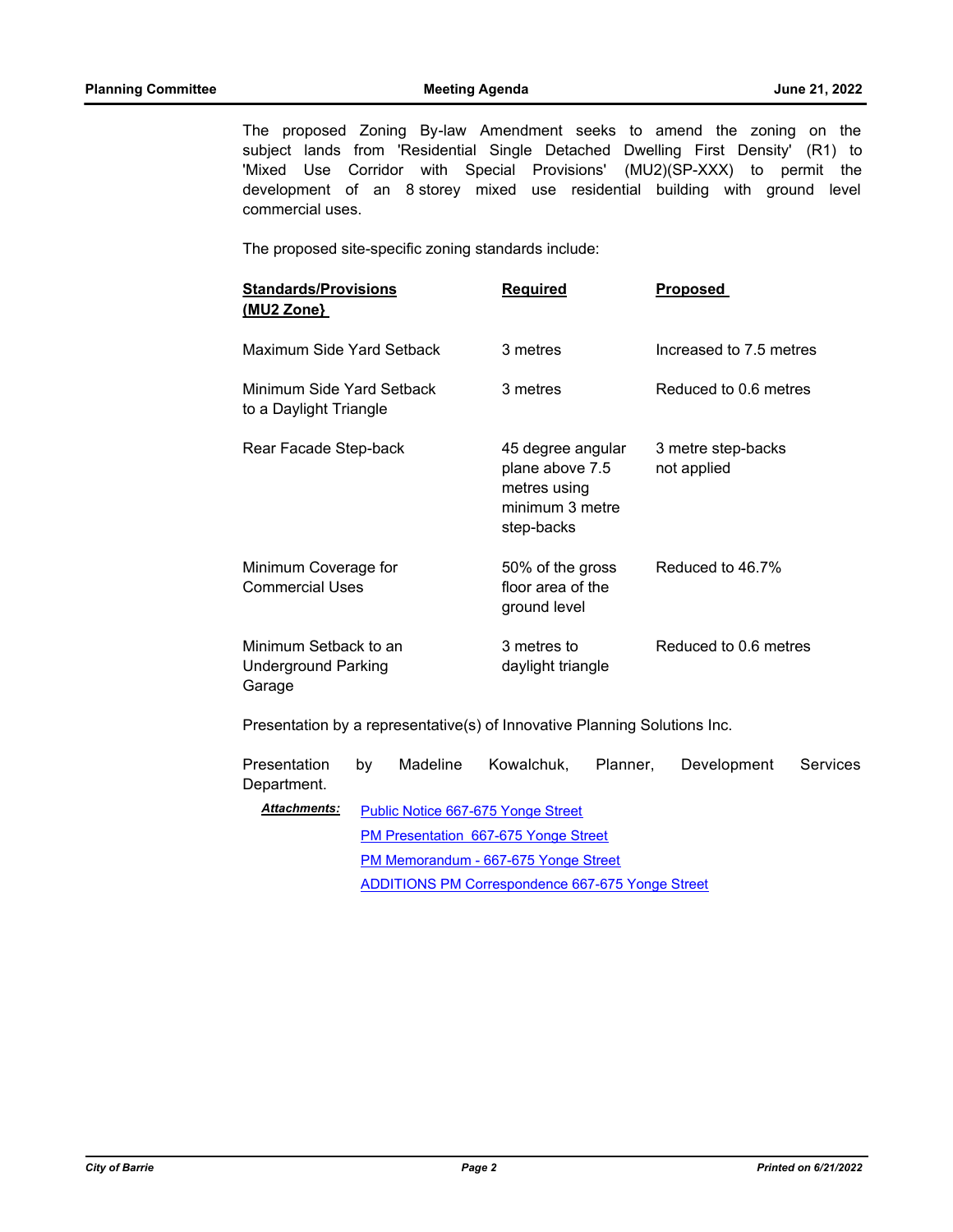## **[PM 2.2](http://barrie.ca.legistar.com/gateway.aspx?m=l&id=/matter.aspx?key=50756) APPLICATIONS FOR AN OFFICIAL PLAN AMENDMENT AND ZONING BY-LAW AMENDMENT - 518, 520, 522, AND 524 TIFFIN STREET (WARD 5) (File: D30-014-2022)**

The purpose of the Public Meeting to review applications for an Official Plan Amendment and Zoning By-law Amendment submitted by The Jones Consulting Group, on behalf of Pioneer Family Pools Barrie Inc., for lands known municipally as 518, 520, 522 and 524 Tiffin Street, Barrie.

The subject lands are approximately 0.5 hectares in size with a total frontage of approximately 72.9 metres along Tiffin Street and are located south of Dunlop Street West, east of Miller Drive. The site currently consists of four (4) parcels, each having a lot area of approximately 0.12 hectares and a frontage of approximately 18 metres on Tiffin Street. The subject application will facilitate land use changes to permit the use of outdoor/indoor storage and warehousing.

#### Official Plan Amendment

The applicant is proposing to amend Schedule 'A' - Land Use in the Official Plan to change the designation of the subject lands from 'Environmental Protection Area' to 'General Industrial' to facilitate the future development as proposed.

#### Zoning By-law Amendment

The applicant is proposing to amend the zoning on the subject lands from 'Environmental Protection' to 'General Industrial with Special Provisions' (Gl) (SP-XXX) to permit the future development as proposed. Additionally, the applicant is proposing outdoor storage of sand, gravel, stone, or soil be included in the permitted uses for Industrial Zones.

The proposed site-specific zoning standards include:

| Standard -<br>General Industrial<br>Zone - Gl                  | Required                                                                                                                           | Proposed                                                |
|----------------------------------------------------------------|------------------------------------------------------------------------------------------------------------------------------------|---------------------------------------------------------|
| Minimum Interior Side Yard                                     | 3 metres                                                                                                                           | 0 metres                                                |
| Setback<br>Minimum Rear Yard Setback                           | 7 metres                                                                                                                           | 0 metres                                                |
| Standard<br>General Provisions and<br><b>General Standards</b> | Required                                                                                                                           | Proposed                                                |
| Section 4.8.2.2 -<br>Continuous Landscape<br>Buffer            | Where any lot in an<br>Industrial Zone abuts<br>a lot in a Commercial,<br>Institutional, Open Space<br>or Environmental Protection | Permit a continuous<br>landscaped buffer<br>of 0 metres |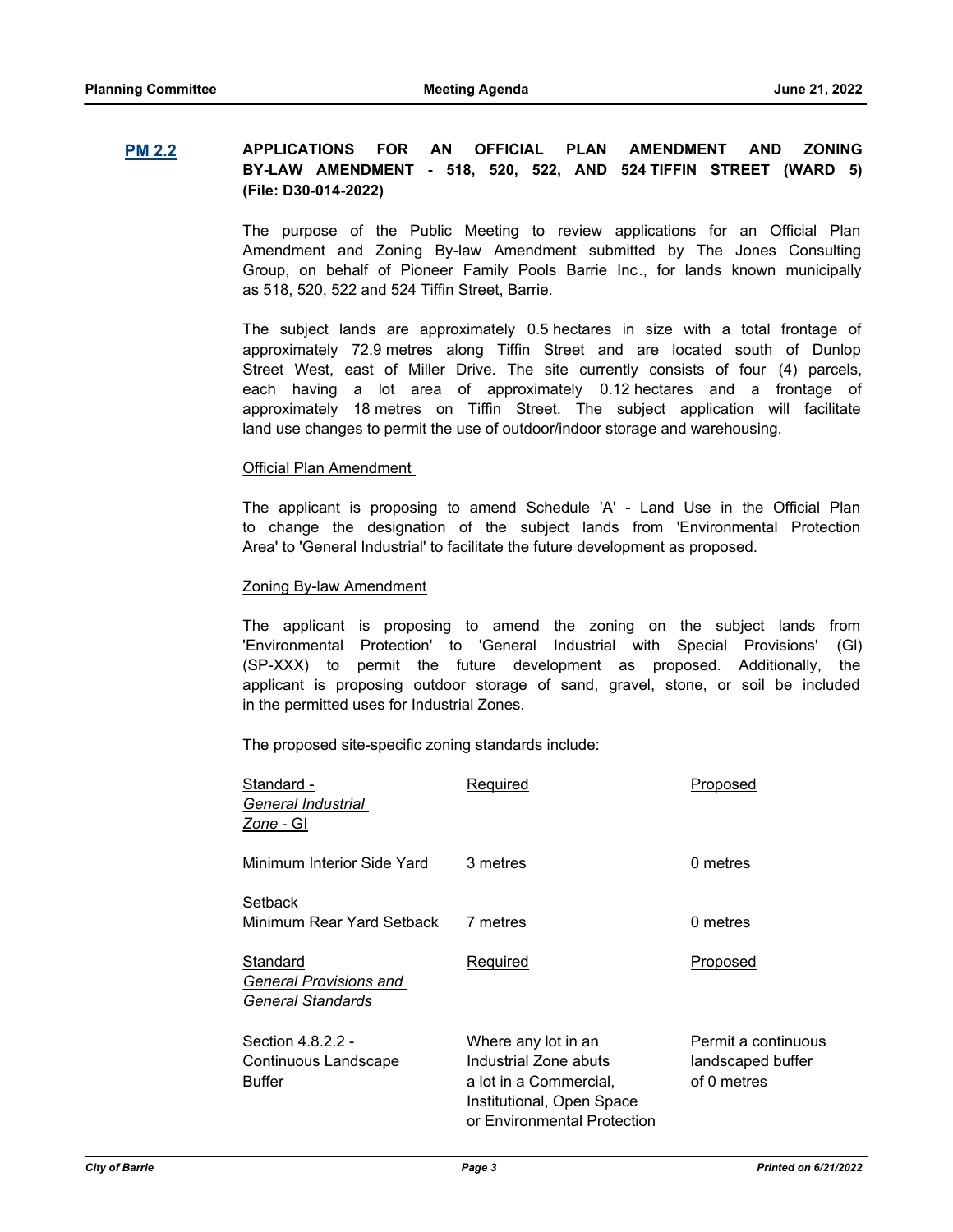Zone**, a continuous landscaped buffer area of a minimum width of 3 metres** shall be provided along the abutting lot line of the lot. Section 4.11.1.1 **Any outdoor storage use** Permit outdoor Setbacks **Setbacks** or outdoor storage storage within associated with any the front yard other permitted use shall maintain the same setbacks as required for the zone in which it is permitted. **No outdoor storage use or outdoor storage is permitted in the front yard** or the minimum exterior side yard of any lot. Section 4.11.1.3 Any permitted outdoor Continuous fence Fencing storage or outdoor storage constructed along use which adjoins a street the lot line around or a lot in any zone other the perimeter of than **the zone in which the** the site to screen **outdoor storage is located** the outdoor storage **shall be screened from** from view from **view from the street** the street or lot **or lot through the erection and maintenance of a stone or masonry wall or chain link fence and appropriate landscaping screen and no such enclosure shall be less than two (2) metres in height**. The fence shall maintain the same setback as required for the outdoor storage. Where the height of the outside storage exceeds the height of the fence, coniferous planting shall be provided between the fence and the lot line along the street.